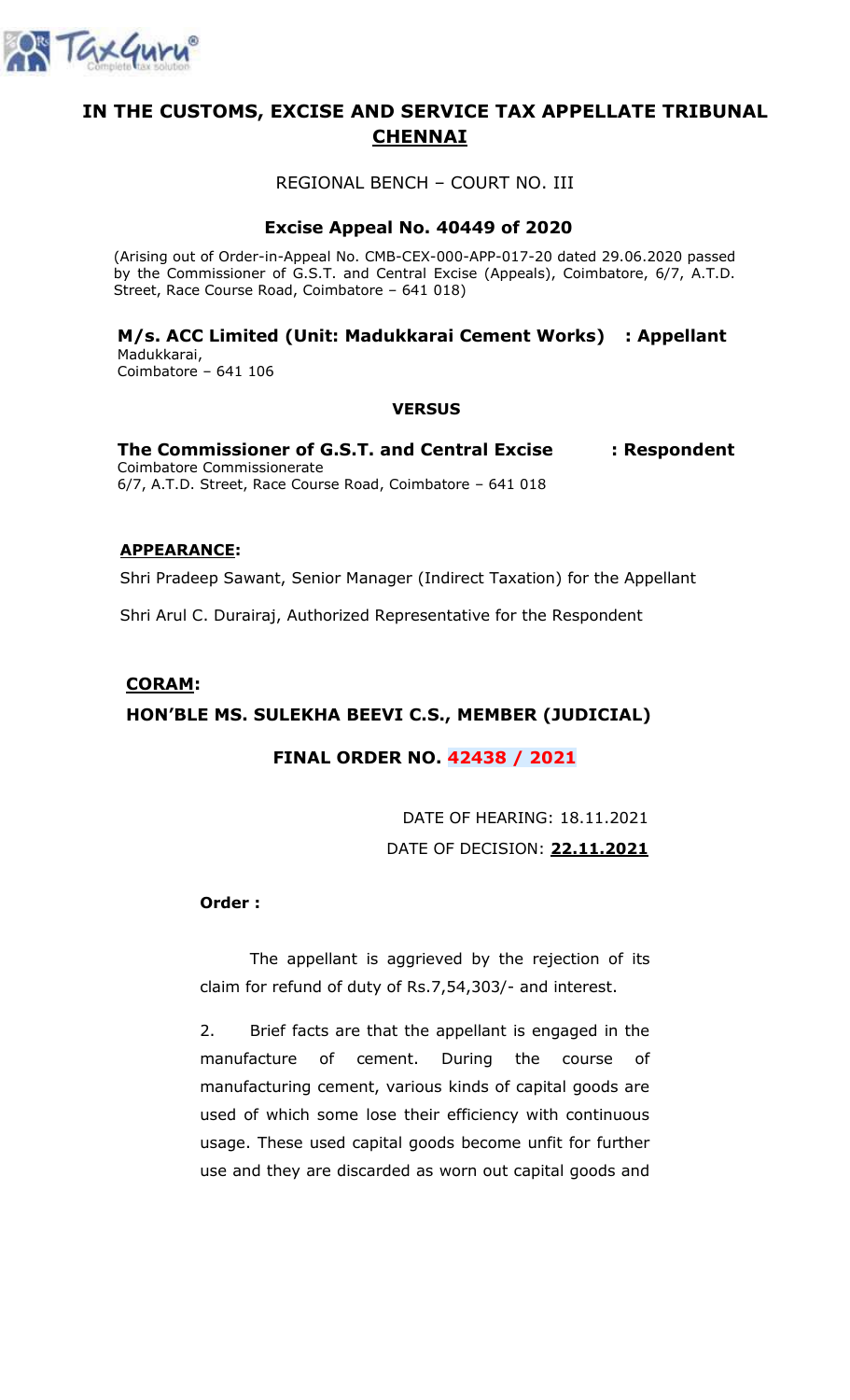sold as waste and scrap. As these goods are sold as waste and scrap, the appellants were of the view that no duty is payable.

3. The Department verified the records of the appellant and informed that they have to pay duty on the worn out machinery cleared as waste and scrap. Thereafter, the appellant vide their letter dated 02.01.2008 submitted that since the goods are cleared as 'waste and scrap', they are not liable to pay duty; however, it was stated that they would be paying duty under protest.

4. Later, Show Cause Notice dated 06.08.2009 was issued proposing to demand Excise Duty on such waste and scrap cleared by the appellant. On receipt of the Show Cause Notice, the appellant paid the duty and intimated the same to the Department vide letter dated 22.09.2009.Thereafter, the appellant had opted for Large Taxpayer Unit (LTU) scheme from September 2009 and all the files were transferred to LTU, Mumbai.

5. Thus, the Assistant Commissioner, LTU, Mumbai adjudicated the Show Cause Notice vide Order-in-Original dated 05.03.2012 whereby the demand of Rs.7,54,303/ was confirmed along with interest and imposed penalty. The amount already paid by the appellant was appropriated. Aggrieved by such order, the appellant filed appeal before the Commissioner (Appeals), LTU, Mumbai and the appeal was allowed by setting aside the demand vide Order-in-Appeal No. 47/2013 dated 28.03.2013.

6. Though the appellant was eligible to claim refund of the amount of Rs.10,18,495/- (Rs.7,54,303/- being the duty plus Rs.2,64,192/- being the interest), the appellant did not prefer an application for refund. With the introduction of G.S.T., the LTU, Mumbai was dismantled and all the case files of the appellant were once again transferred to the respective jurisdiction under the G.S.T. regime. Accordingly, the impugned case file of the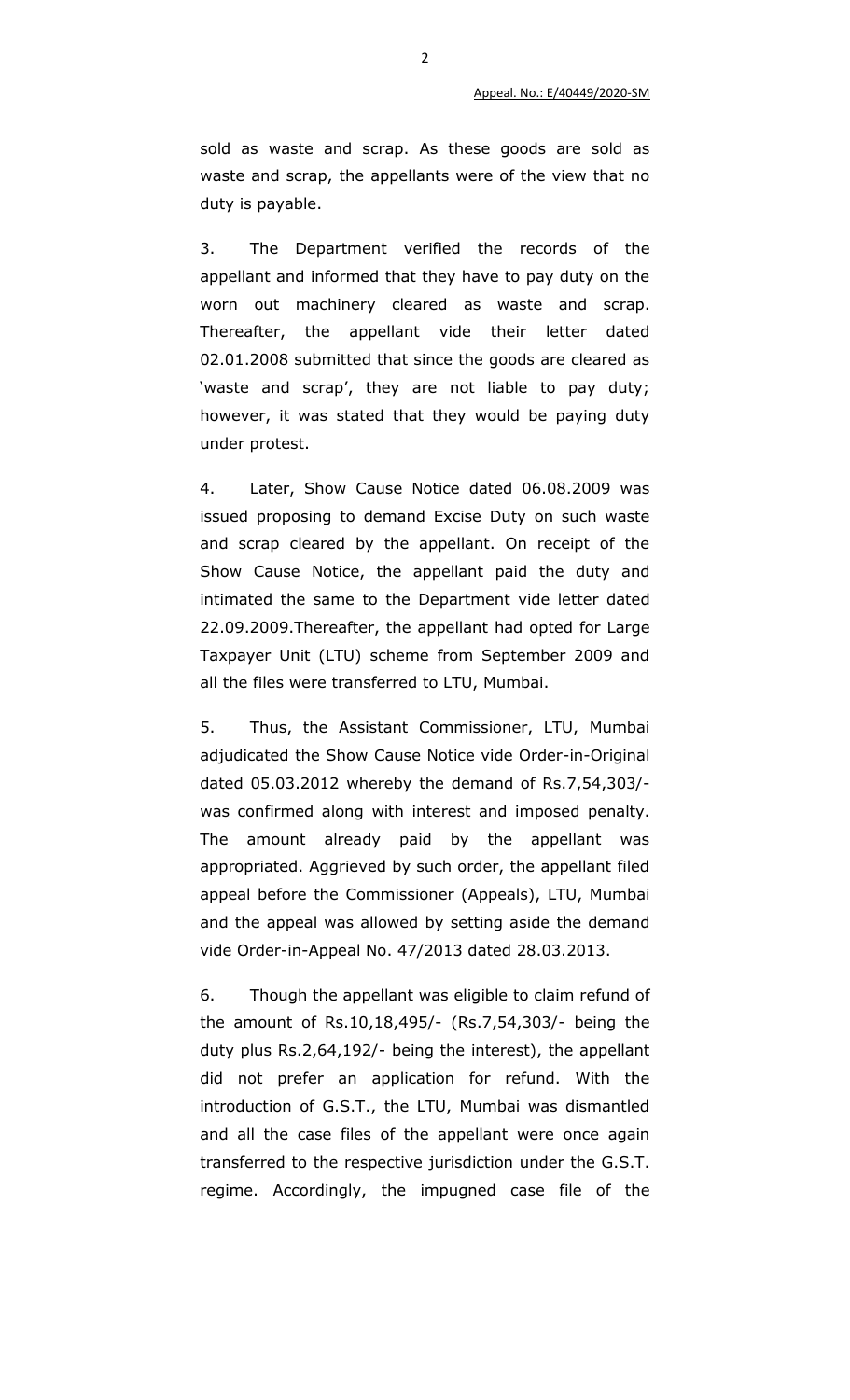appellant was transferred to the Commissioner of G.S.T., Customs, Central Excise and Service Tax, Headquarters Office, Coimbatore.

7. It is seen that without considering the previous adjudication of the Show Cause Notice, the appellant was called upon for personal hearing and adjudication of the very same Show Cause Notice was done whereby Orderin-Original dated 20.11.2017 was passed wherein the duty demand of Rs.7,54,303/- was confirmed under Section 11A of the Central Excise Act, 1944 along with equal penalty under Rule 15(2) of the CENVAT Credit Rules, 2004 read with Section 11AC (c) of the Central Excise Act, 1944. The appellant challenged the above order by filing appeal before the Commissioner (Appeals), Coimbatore. During the course of personal hearing, it was brought to the notice of the Commissioner (Appeals) that the matter had already been decided in favour of the appellant vide Order-in-Appeal dated 28.03.2013. The Commissioner (Appeals), Coimbatore, vide Order-in-Appeal No. CMB-CEX-000-APP-053-18 dated 27.02.2018 set aside the Order-in-Original dated 20.11.2017 being null and void *ab initio* and allowed the appeal of the appellant.

8. The appellant then filed a claim for refund dated 23.03.2018 of the amount paid in regard to the above Show Cause Notice.

9. The Department issued Show Cause Notice dated 19.07.2018 proposing to reject the refund claim as being time-barred; it was also held by the Original Authority that the appellant has not established that the incidence of duty has not been passed on and thus failed to pass the test of unjust enrichment. After adjudication, the refund claim of the appellant for Rs.10,18,495/- dated 23.03.2018 was rejected vide Order-in-Original No. 18/2019 dated 20.12.2019. The appellant preferred an appeal before the Commissioner (Appeals), Coimbatore,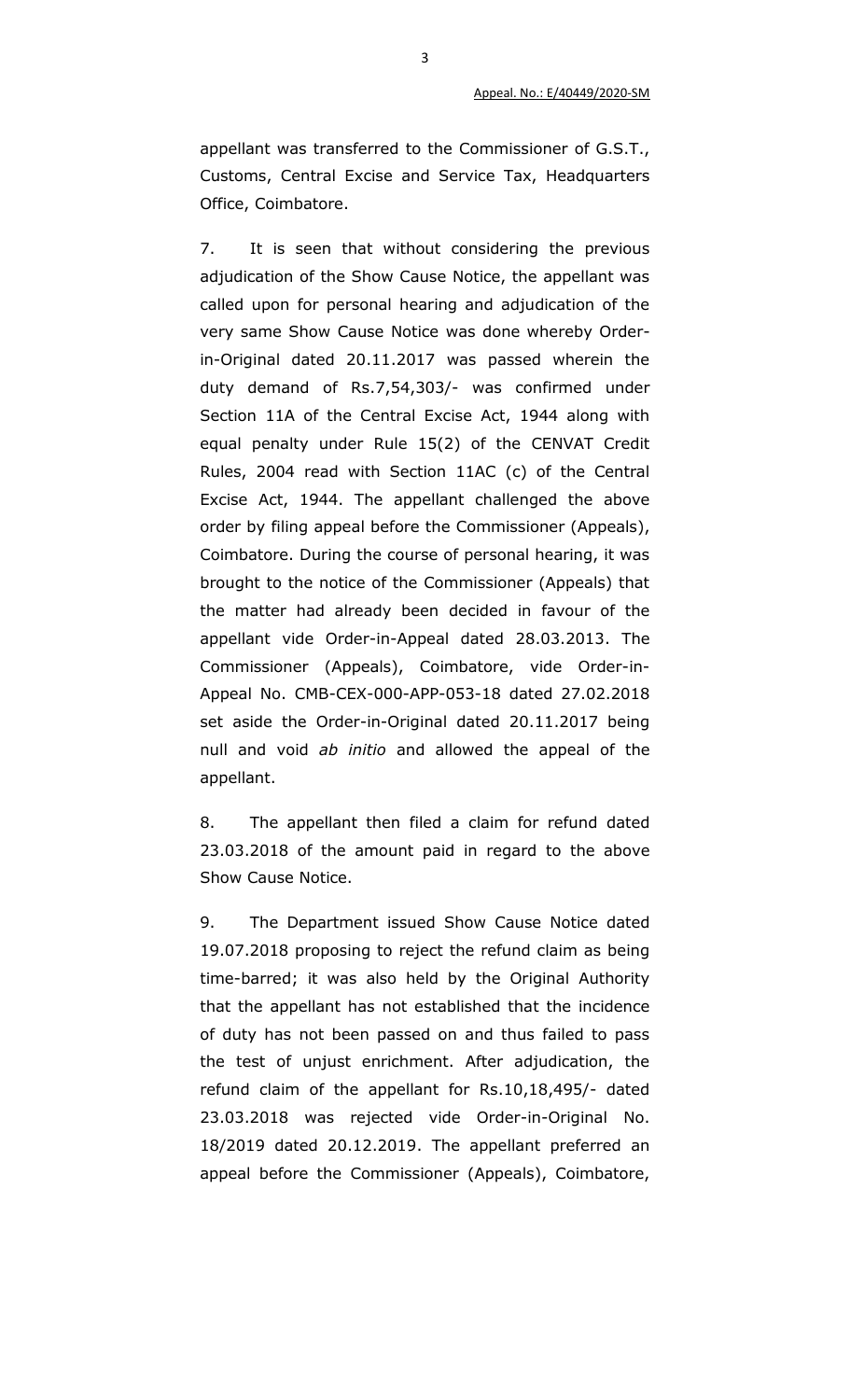who vide order impugned herein upheld the order of rejection. Hence, this appeal.

10.1 Learned Senior Manager Shri Pradeep Sawant appeared and argued on behalf of the appellant and also made written submissions. He submitted that the restrictions provided under Section 11B of the Central Excise Act, 1944 will not be applicable to the present case as the amount paid is deposit during the pendency of the adjudication proceedings. It is also submitted by him that vide letter dated 02.01.2008, the appellant had intimated that the amount was paid under protest. That the amount paid by the appellant does not fall under "duty" and the same being a deposit made during pendency of the litigation, Section 11B ibid. will not be attracted.

10.2 In this regard, he placed reliance upon the decision of the Hon'ble High Court of Madras in the case of *Commissioner of C.Ex., Coimbatore v. M/s. Pricol Ltd.*  reported in *2015 (320) E.L.T. 703 (Mad.).*

10.3 It is also submitted by the Learned Senior Manager appearing for the appellant that since the payment was made pursuant to the Show Cause Notice, the allegation that the incidence of duty has been passed on is without any basis.

10.4 He prayed that the refund claim may be allowed.

11. Learned Authorized Representative Shri Arul C. Durairaj appeared on behalf of the Department. He supported the findings in the impugned order.

12. Heard both sides and perused the records.

13. From the narration of facts, it is clear that the litigation with regard to the demand raised in the Show Cause Notice dated 06.08.2009 has continued till 27.02.2018 whereby the Commissioner (Appeals), Coimbatore has set aside the demand, interest and penalties confirmed in the Order-in-Original. Though after